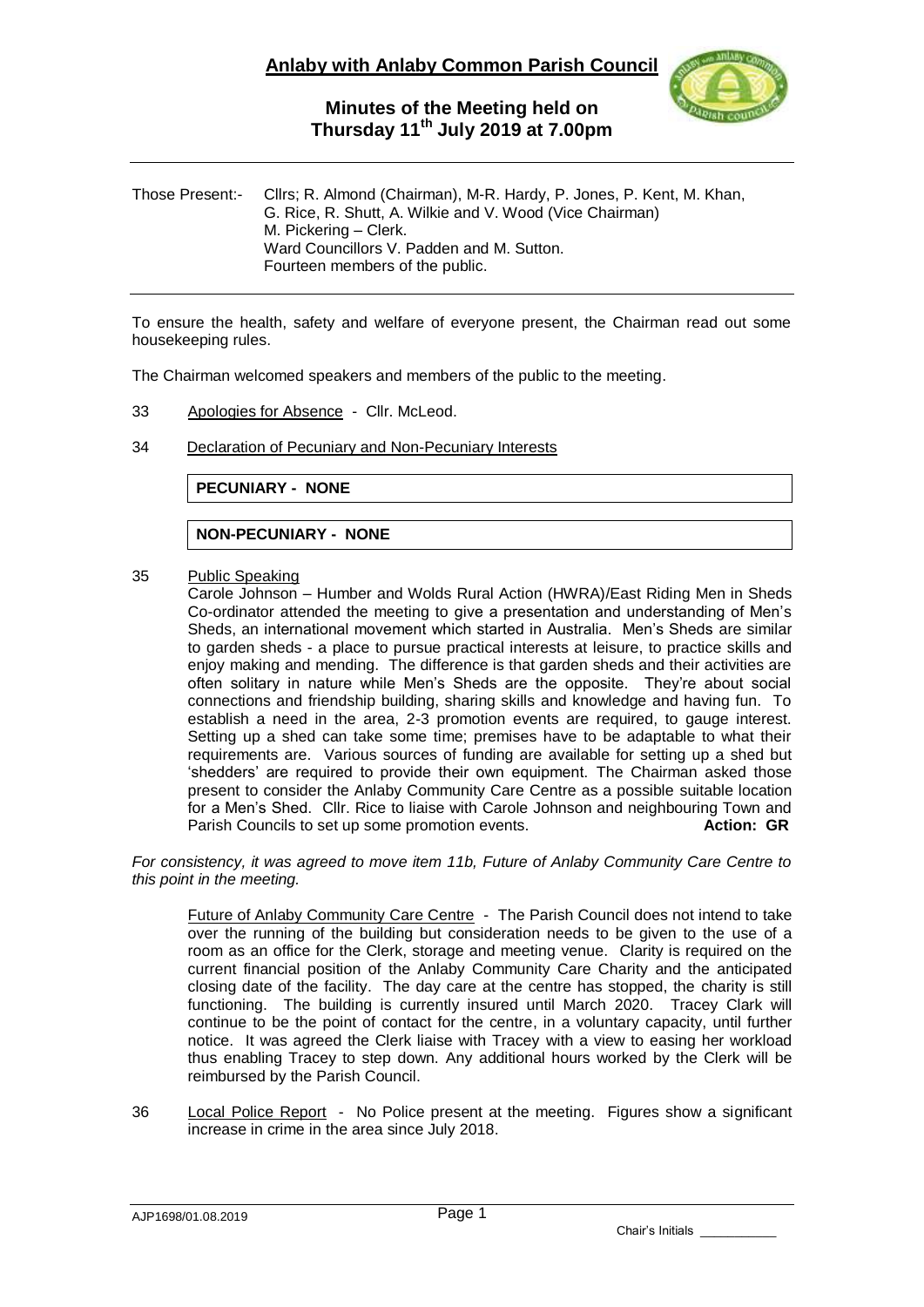

# **Minutes of the Meeting held on Thursday 11 th July 2019 at 7.00pm**

37 Minutes of the Parish Council Meeting (13<sup>th</sup> June 2019) - The minutes of the Parish Council Meeting held on Thursday  $13<sup>th</sup>$  June 2019 were accepted as a true record of what took place were duly signed by the Chairman.

### 38 Matters Arising from Minutes

Minute 23 (6) - Further emails had been sent to Mr. Steven Murray requesting a site meeting to discuss the flooding problem near Ignition Coffee, Hull Road, Anlaby Common.

Minute 27a - Two sets of 1000 Christmas lights at a cost of £550 per 1000 had been ordered for the trees in Anlaby. Price to supply a net measuring 2m x 3m with 160 lights for the Anlaby Common tree would cost £82.10. Cllr. Shutt to price up some suitable low voltage lights and report back. **Action: RS Action: RS** 

Minute 27a - The community litter pick had been successful, collecting 20 bags. Photos of the event were circulated to members.

Minute 28 - Cllrs. Shutt and Wood briefed members on the 54th Wildlife Photographer of the Year Exhibition and would recommend anyone interested in wildlife or photography to go and have a look. Next year's event will take place in Bridlington.

- 39 Update from Tranby Ward Councillors Cllrs. Padden and Sutton briefed members on issues dealt with since the June Parish Council meeting.
- 40 Finance Report Finance report to  $30<sup>th</sup>$  June 2019 was circulated for discussion and subsequently approved.
- 41 Parish Council Cheques & Standing Orders The following cheques were approved:-

| <b>CHEQUE</b><br>NO.              | <b>DETAILS</b>                                                          | <b>AMOUNT</b> | <b>VAT</b><br><b>AMOUNT</b> |
|-----------------------------------|-------------------------------------------------------------------------|---------------|-----------------------------|
| <b>JULY 2019</b>                  |                                                                         |               |                             |
| 011734                            | Mrs. A. Pickering (Pay/Petrol/Expenses/Home<br>Working)                 | £905.69       | Nil                         |
| 011735                            | <b>HM Revenue &amp; Customs</b>                                         | £670.96       | Nil                         |
| 011736                            | Mrs. A. Pickering (Postage)                                             | £29.28        | Nil                         |
| 011737                            | EY & NL Branch SLCC (Clerk's Training Day)                              | £15.00        | Nil                         |
| <b>PAYMENTS BY STANDING ORDER</b> |                                                                         |               |                             |
| 14.07.19                          | East Riding Pension Fund - Contribution<br><b>Employer and Employee</b> | £274.88       | Nil                         |

Npower Invoices - The Clerk informed members that she is in receipt of several invoices from Npower for administration charges for the supply of unmetered electricity for festive lighting. The Clerk had enquired about entering into a contract with Npower for the supply of electricity, further details to follow.

42 Recommendations by the Parish Council to the East Riding of Yorkshire Council on Planning Applications - No applications received since the June Parish Council meeting.

AJP1698/01.08.2019

Chair's Initials \_\_\_\_\_\_\_\_\_\_\_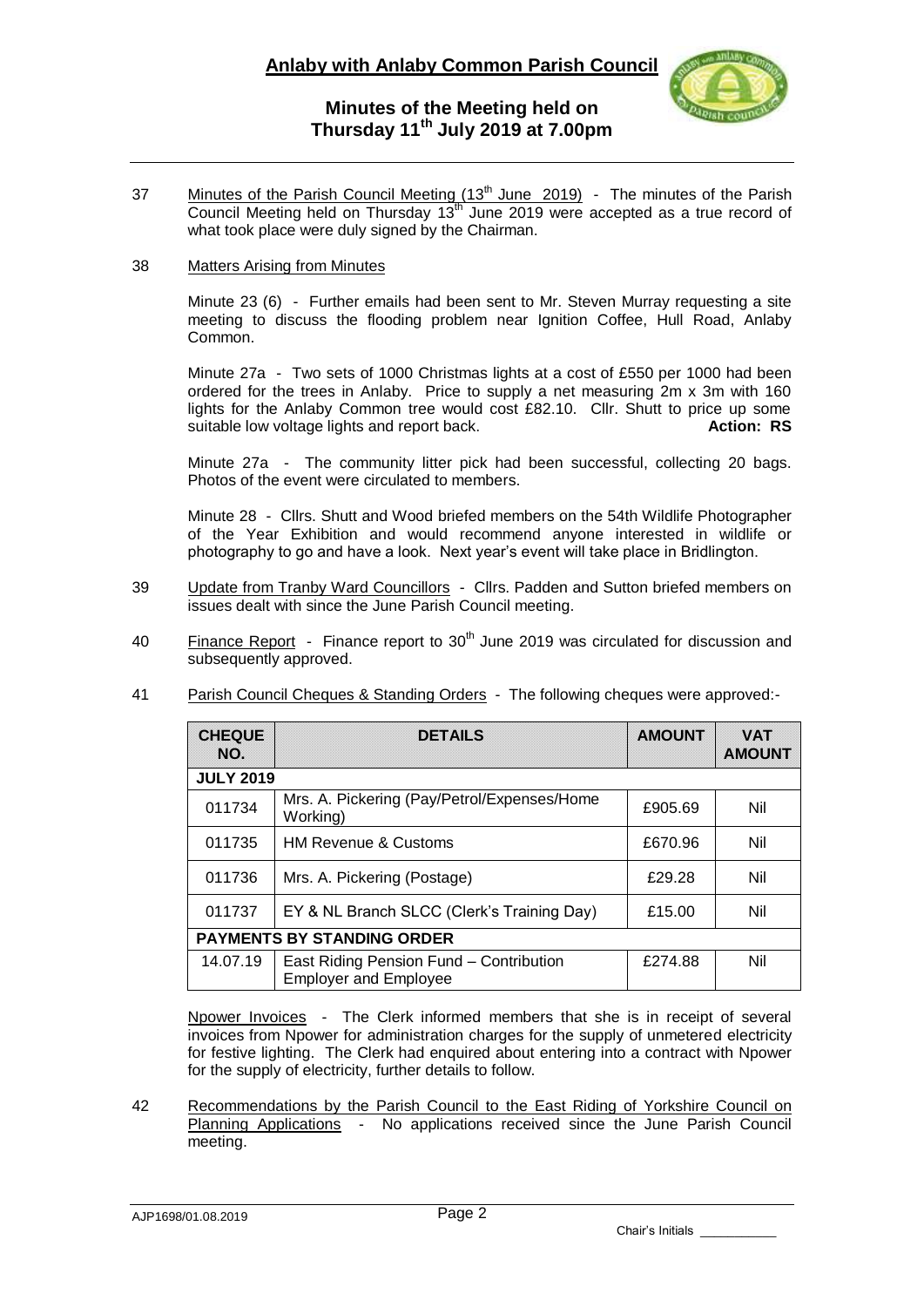### 43 Update from Working Groups

a) Community Events

Christmas Activities for 2019 - The Clerk provided Cllr. Khan with a copy of the Christmas file showing arrangements made so far for 2019.

Keep Britain Tidy Litter Ambassador - Nothing to report.

b) Environment

Anlaby Common - Large number of dog walkers seen.

c) Safety, Street Scene and Facilities

Possible Provision of a Defibrillator for Anlaby Centre - Defer to October meeting.

Brompton Close, Anlaby - Cllr. Kent will continue to liaise with the Tranby Ward Councillors about the parking problems in Brompton Close.

Update on Possible introduction of Two Hour Parking Hull Road Anlaby Car Park - The Chairman had met with Paula Danby, Service Manager, E.R.Y.C. to discuss parking problems in the area. E.R.Y.C. to write to the Clerk with findings/recommendations. Any changes to parking restrictions can take up to two years to implement.

- d) Communication Nothing to report.
- e) Administration

Parish Council Vacancy - Katrina Garton was formally co-opted onto the Parish Council with immediate effect, to fill the vacancy which existed after the May elections. Cllr. Garton was invited to join the meeting.

- 44 Possible Future Projects Defer to January meeting.
- 45 East Riding of Yorkshire Issues Cllr. Hardy informed members that Savills now manage the Anlaby Retail Park.
- *Cllr. Rice left the meeting at this point, 9.15pm.*
- 46 General Correspondence
	- $\div$  Community Fairs, update on information Animals as prizes  $\div$  Preparation for voung offenders
	- Preparation for young offenders
	- ❖ National Highways and Transportation Survey<br>❖ East Yorkshire Local Councils Network
	- East Yorkshire Local Councils Network
	- Copy email re. Yorkshire Water Consultation
	- Haltemprice Skate Park Event Day, 20th July (new date)

Notices of recent Planning Decisions made by the East Riding of Yorkshire Council

- Erection of a single storey extension and conservatory to the rear following demolition of existing lean-to and conservatory (revised scheme of 18/01872/PLF) – Tranby Cottage 6 Pryme Street, Anlaby – GRANTED
- Erection of single storey extension with chimney to rear (retrospective) 149 Hull Road, Anlaby – GRANTED

Chair's Initials \_\_